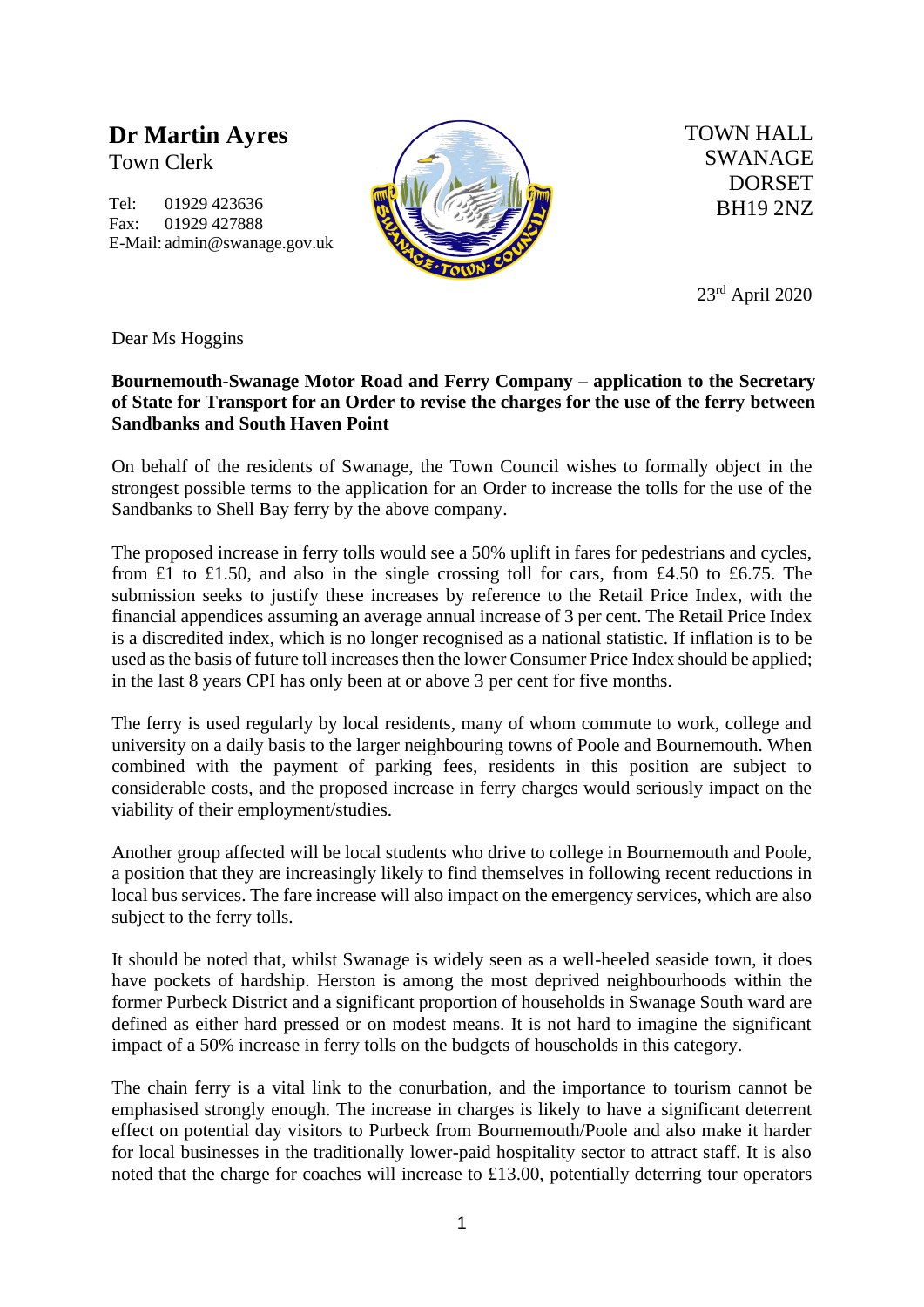from visiting the area. Taken together, these outcomes would have a significant detrimental impact on the local economy.

The deterrent effect of significant price rises also risks greater congestion and damage to the natural environment. If commuters increasingly utilise the road network via Wareham to access Poole and Bournemouth as an alternative to using the ferry then congestion along the A351 will intensify, as will air pollution, and emissions of damaging greenhouse gases will also increase. This is in direct contravention of government policy which seeks to reduce congestion and improve air quality.

The sharp increase in fees for cyclists also stands in direct contravention of government policy to encourage environmentally friendly forms of transport. As noted by Mr Stone in paragraph 159 of his report dated November 2018 a sharp increase in fees for pedestrians and cyclists 'seems to conflict with the wider aspirations of the transport, sustainability and health agendas'. These remarks were made prior to the wider recognition of the environmental crisis facing the world that has taken place in the last year.

At past public inquiries reference has been made to a 'price ceiling point', at which the number of users will decrease. Figures supplied for the 2014 inquiry suggest that that ceiling was already being breached, given that the average number of annual car users in non-refit years had declined by 48,000 (comparing 2004-08 with 2010-14). Since that time there has been a further decline of 46,000 car users. Therefore, as prices have steadily risen following the successful toll applications of the early years of this century average annual car users have declined by 11%. The table below highlights that the combined numbers of coach and truck journeys are also exhibiting a downward trend.

| Non-refit Years |              | Average Annual Car   Average Annual Coach |
|-----------------|--------------|-------------------------------------------|
|                 | <b>Users</b> | and Truck Users                           |
| 2004/06/08      | 838,148      | 17,236                                    |
| 2010/12/14      | 790,631      | 14,369                                    |
| 2012/14/16      | 774,384      | 14,373                                    |
| 2014/16/18      | 744,775      | 13,731                                    |

This data strongly suggests that the proposed increase in tolls will not achieve the income projections set out in the toll increase application as ever-increasing numbers of drivers are deterred from using the ferry. This is even more of a challenge in the current circumstances, given that very many people have got used to using the road during the recent succession of closedowns of the ferry service. Indeed, a further toll increase could threaten the long-term sustainability of the service. In paragraph 155 of his report Mr Stone noted this as a relevant factor stating that the ferry company's failure to identify a price ceiling point 'draws questions as to the reliability of the company's forecasts'. Despite this, paragraph 4.1 of the ferry company's submission explains that their financial projections are based on traffic volumes remaining static over the course of the next 12 years.

The Town Council disputes the ferry company's core financial justification for a toll increase, i.e. that the increase is required to fund the cost of a new ferry when the current one is to be replaced at a stated cost of £12.8m. There is almost no parallel in commercial business life to justify an approach that results in the fee-paying public providing the money in advance for a company's main asset. Furthermore, if this is the principal justification for the price rise, it would be interesting to learn whether the company would commit to reducing the fees payable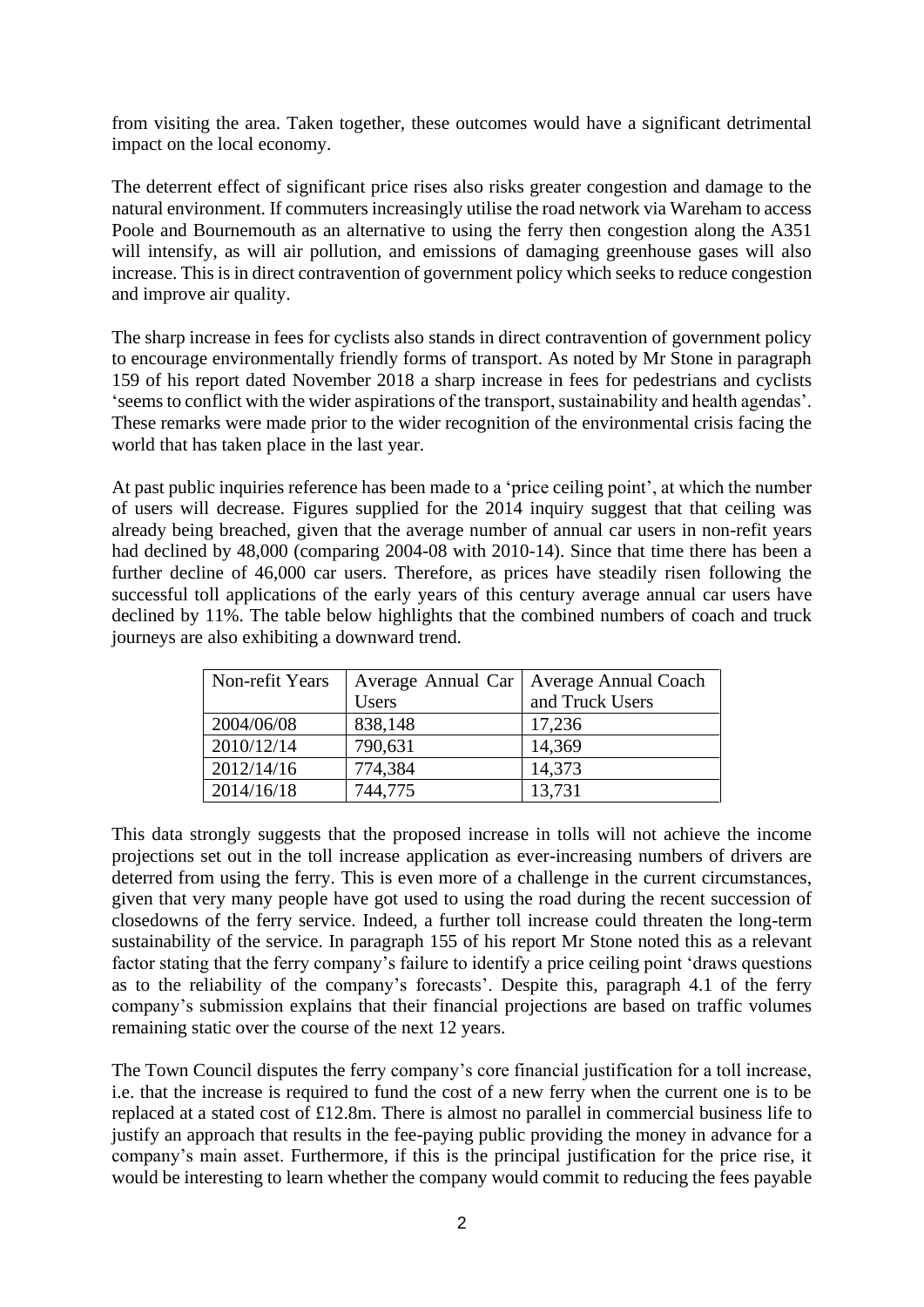by the public once its new asset has been acquired. This point was raised by Mr Stone in paragraph 157 of his report, in which he notes that if tolls did not reduce in such circumstances then a consequence of lower operating costs and the removal of the need to funnel large funds towards a ferry replacement 'could result in revenues substantially more than adequate to meet the statutory requirements'.

The ferry company is already a highly profitable business. In 2019/20 the company was projected to make £1.25m profit before tax on a turnover of £3.03m, a rate of 41%. The company's submission in respect of the proposed 2018 price rise stated 'the data table at appendix 5.1 shows that the company's profit before tax as a percentage of sales is much more favourable than other companies in similar industries' (Page 8, Paragraph 3.3.12). If the Directors wish to build up reserves for replacing the ferry in the early 2030s, they should urgently consider investing more of this profit into their reserves.

I would draw the Secretary of State's attention to the appendices included as part of the ferry company's submission, which show that significant dividends have been paid to shareholders over the years; in fact in the six years 2013-18 dividends of £4.3m were paid out, with no prudential allocation to a ferry reserve, despite the company at that time anticipating that the ferry would reach the end of its useful life in 2026.

This practice of taking excessive dividends has resulted in the company only holding approximately £2.1m in cash at March 2019, some 25 years after the current ferry was purchased. With a new boat now anticipated in 2032, this leaves a shortfall of £10m to be funded in only 12 years. Despite this, although the directors are to forego a dividend in 2019 and 2020, the financial projections predict that the company will continue to pay out a further £4.6m of dividends in the years 2021-26.

As noted in paragraph 143 of Mr Stone's report, the company has justified previous applications for increases in tolls by reference to similar arguments regarding the ferry replacement. Applications in 2004, 2006, 2009 and 2014 each proposed different dates for the ferry replacement, varying between 2017 and 2024. Each time the lifespan of the ferry was extended, but the amount of the ferry replacement reserve did not increase, and was in some years depleted. In paragraph 144 the inspector stated 'Given the previous applications I have no confidence that this would not move again'.

The Town Council notes that the ferry company has still not proposed a mechanism to adequately ringfence the replacement reserve. Instead the company remains free to lend the cash to the other activities of the parent company. The submission in support of the toll increase shows that the reserve stood at £2.6m on  $31<sup>st</sup>$  March 2019, whilst available cash stood at £2.1m, demonstrating that the company was already using £0.5m of the reserve to fund its trading and dividend policy. This is not an auspicious start, and leads the Town Council to conclude that the inspector's concerns of only 18 months ago remain entirely justified.

A further concern held by the Council regarding the company's financial calculations is the basis on which they assess their investment and overstate the rate of return that is reasonable. If this toll increase is permitted the public will pay more, thereby enabling the shareholders to invest less. Interest rates have remained at historically low levels for more than 12 years and have dropped even further since this toll application was published. All investment comparables would reflect this. Therefore, the reference in paragraph 3.3.2. of the company's submission to returns on low risk bonds being 6.1% appears wholly unrealistic; a figure closer to half that level might appear more appropriate.